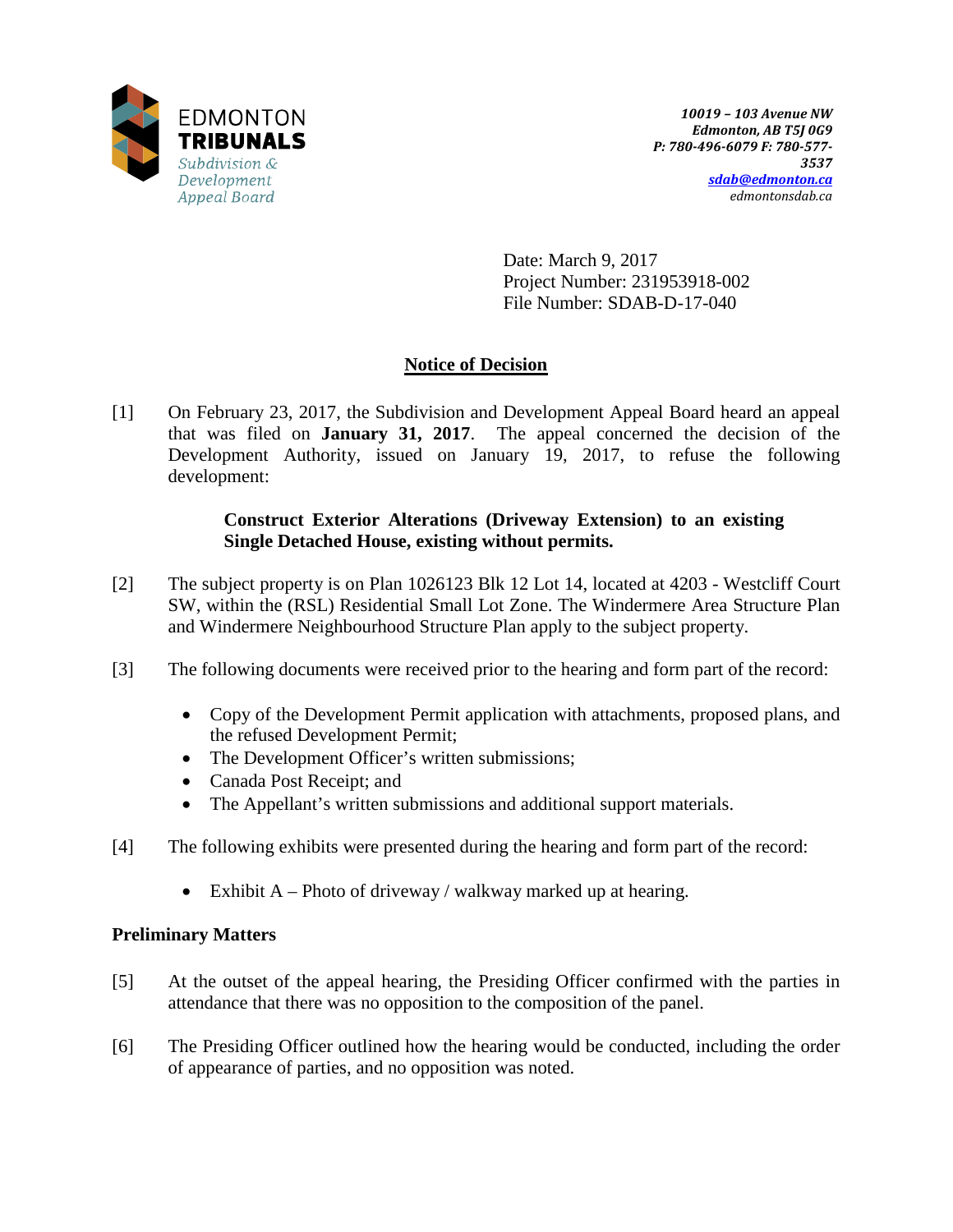[7] The appeal was filed on time, in accordance with Section 686 of the *Municipal Government Act*, RSA 2000, c M-26.

### **Summary of Hearing**

- *i) Position of the Appellant, R. Toor*
- [8] Mr. Toor was accompanied by Mr. S. Sahota who was there to assist with questions regarding the revised measurements.
- [9] The driveway and walkway were constructed at the same time by an experienced contractor. When the work was completed Mr. Toor realized the driveway was larger than the 7.4 metres he had applied for. His contractor indicated that the greater width was in line with what was permitted and allowed for the safer maneuvering of vehicles. Also, the wider driveway was more in line with existing driveways in the neighbourhood. The contractor advised Mr. Toor he may need to apply for a Minor Development Permit for the extension, but did not feel this would be a problem.
- [10] Mr. Toor stated that since he has three on-site parking spaces in his garage, the Bylaw allows a driveway width of 9.3 metres (based on 3.1 metres per parking space) plus walkway space of more than 2 metres to go to his front stairs. The maximum width of his combined driveway / walkway is only 11.1 metres. Many homes in this neighbourhood have driveway / walkway combinations that are 12 metres wide or more. Mr. Toor displayed a series of pictures of other properties to illustrate this. He indicated that the majority of the properties were within 50 metres of his property. Some pictures showed driveways on corner lots with similar access points, some in close proximity to the subject Site and others further away. He was unaware if legal permits were in place for these developments.
- [11] The Appellant referred to the Real Property Report attached to the memorandum from the City of Edmonton Transportation Department which stated the following Condition:

Vehicular access located through the corner radius is unacceptable. No portion of the driveway shall encroach within the corner radius of the roadway. Further to this, the owner/applicant shall install a permanent barrier or landscaping feature within property lines, as shown on the Enclosure, to prevent the use of the existing curb ramp for access purposes to Westcliff Court SW roadway from the subject site and alleviate parking within the front yard.

[12] Mr. Toor argued that no vehicles will drive over the curb ramp. He believes the curb ramp is limited to the sloped, central triangular portion of scored cement and does not include the portion of the sidewalk which tapers down to meet that triangular portion. Mr. Toor believes that Transportation's comments were based on the yellow mark-up on the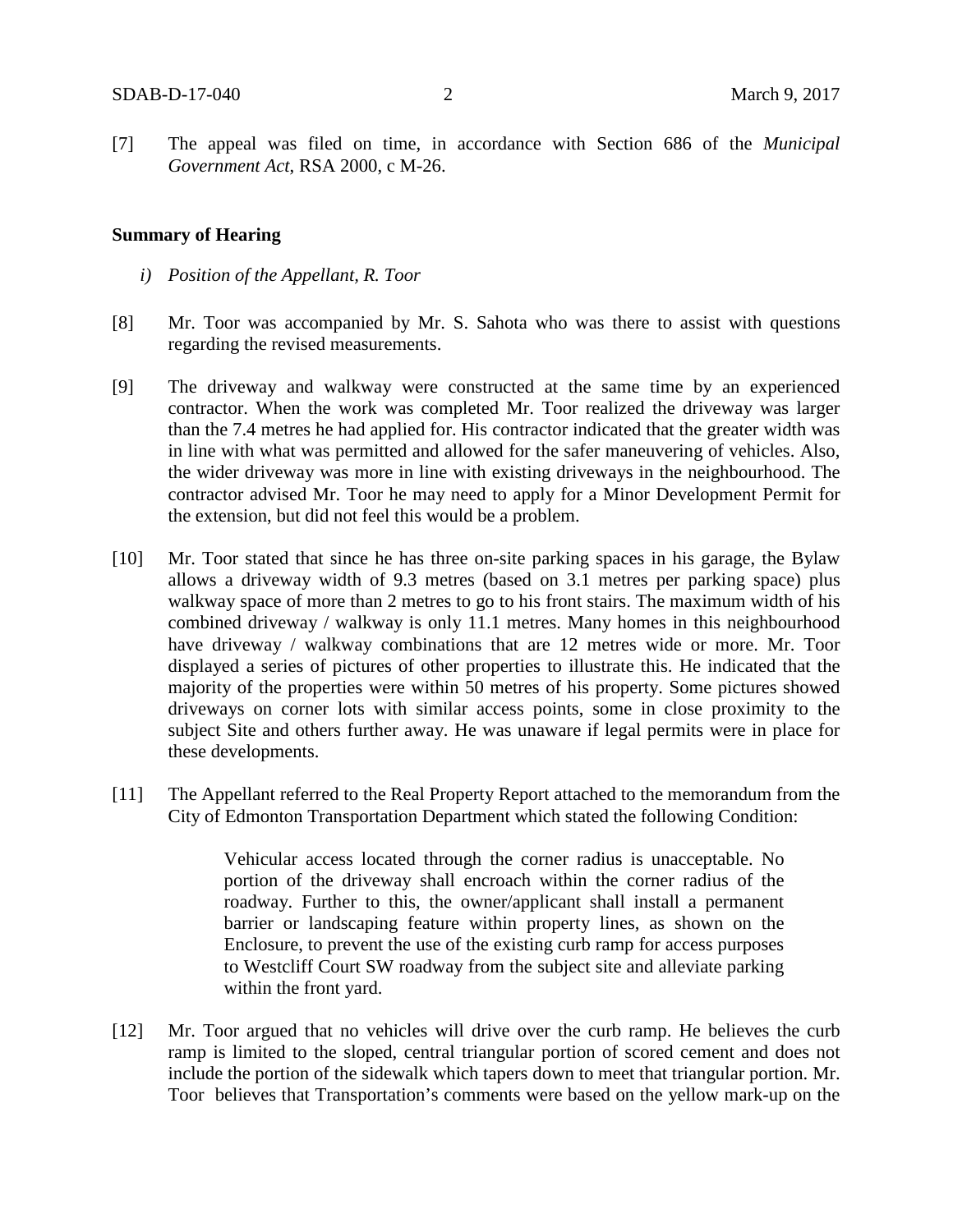enclosed Real Property Report which incorrectly shows the driveway as touching the curb ramp. Mr. Toor had Pal's Survey come out and provide the correct location of the curb ramp on the same Real Property Report (marked revised January 20, 2017). This stamped and certified revised report shows that there are 2.5 metres from the corner of the driveway to the curb ramp. He confirmed that the yellow highlighted area is covered in concrete.

- [13] He did not provide the revised Real Property Report to the Transportation Department, but uploaded it to the appeal website when he filed his appeal. There is landscaping between the edge of the driveway and the curb ramp making it impossible for anyone to back out of the driveway and over the curb ramp to get to the street. He disputes that the driveway is over his property line.
- [14] In his view, the blue markings outlining the curb ramp on the aerial photograph submitted by the Development Officer are not to scale and the area shown is much too large. His understanding of a curb ramp is that it consists of the small triangular area which slopes toward the street for ease of wheelchair access.
- [15] A photograph (Exhibit "A") was displayed on which the Appellant delineated the following:
	- a. A 2.5 metre separation distance from the edge of the walkway to the edge of the curb ramp;
	- b. The perimeter of the landscaping; and
	- c. The start of the driveway.

The Appellant pointed out the curb ramp on the photo and said that the frontage of the driveway stops well short of it. He recognized that a further portion of the sidewalk closer to the driveway is tapered to meet the access ramp.

- [16] All landscaping was done to the full satisfaction of the developer in compliance with the architectural guidelines, and was designed to blend in with the neighbourhood. The architectural guidelines required organic shapes rather than just a rectangular driveway. A \$10,000 landscaping deposit was not released until the final inspection report was completed satisfactorily.
- [17] Mr. Toor spoke to all of his immediate neighbours and received no objections to his driveway extension. Many of these neighbours also have extended driveways. He submitted a set of letters indicating their support.
- [18] He referred to a safety study which states that most fatalities of toddlers happen on residential driveways by reversing vehicles. His extended driveway allows enough turning radius to bring a vehicle (particularly a truck) in or out safely, and drivers make it a point to face the street when exiting the driveway.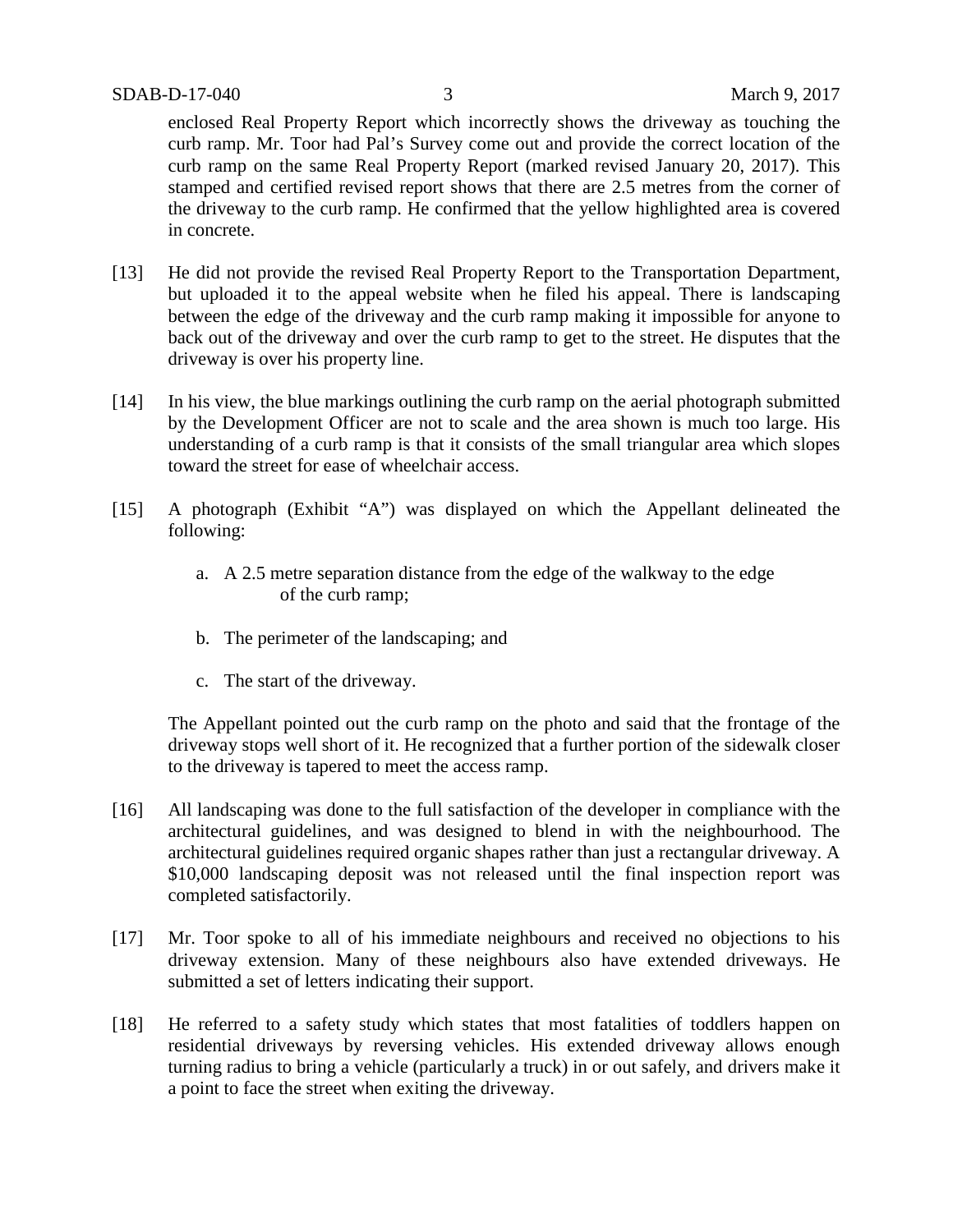## *ii) Position of the Development Officer, K. Yeung*

- [19] Mr. Yeung attended on behalf of Mr. J. McArthur, the Development Officer who had refused this application.
- [20] The width of the driveway was not cited as a reason for refusal. Transportation Department was concerned about driveway access and the landscaping requirements. He confirmed that there is a required 4.5 metre side yard which must be landscaped and cannot contain any portion of a driveway.
- [21] The revised Real Property Report was not submitted to the Transportation Department by the Development Officer as he had already issued the refusal based on the materials submitted with the application. Mr. Yeung agrees that the curb ramp seems to be located in a different position on the two drawings. He is not sure how the Transportation Department defined the ramp or if the surveyor included the blended part of the ramp in the revised drawing.
- [22] He pointed out on an aerial photograph where he believes the ramp is located. His sketch was based on the submission circulated to Transportation. He does not know why the lines are not symmetrical and would require clarification from the Transportation Department.
- [23] No complaints have been received regarding the extended driveway, and the development (as existing without permits) was brought to the City's attention due to a request for compliance certification.
- [24] He has no concerns with the hard landscaping in place along the curved edge of the development; however, because the driveway was approved at 7.4 metres, the excess width needs to be landscaped.
- [25] He confirmed that a walkway is permitted to be attached to the driveway, but the current application is for a driveway extension only and makes no mention of a walkway. While a walkway portion could be distinguished by a unique pattern, different from the rest of the driveway, here this pattern is also repeated on other parts of the driveway. There is nothing to prevent a vehicle from driving onto the walkway area.
- [26] He could not comment on whether the current driveway (existing without a permit) increased safety. Nor could he comment on why the Transportation Department had concerns in regards to the curb ramp at the corner. He is also not aware of Transportation's definitions of a curb ramp or a corner radius. However the Transportation Department denied the application based on the location of the corner radius, not strictly on the basis of proximity to the curb ramp, however that may be defined.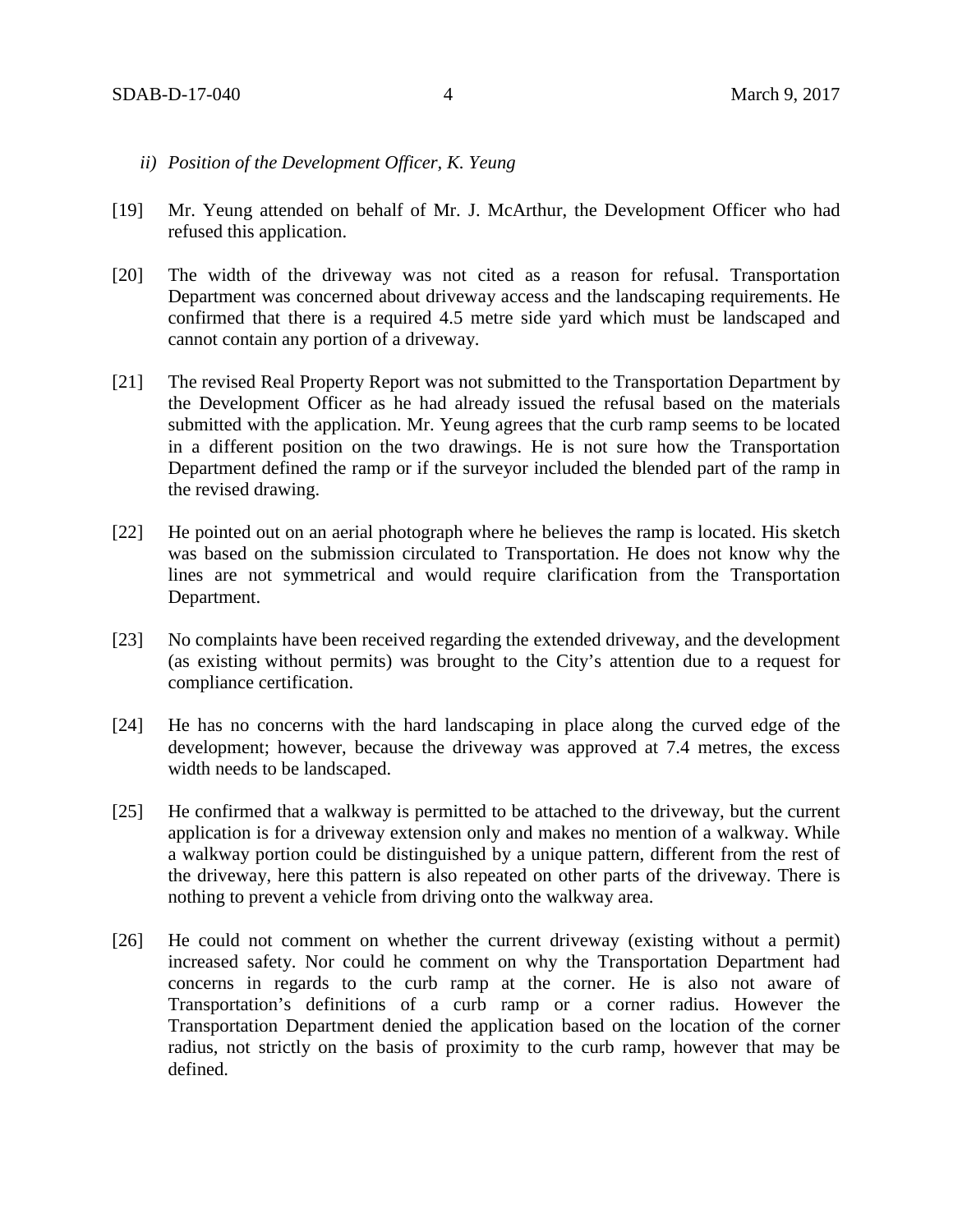- [27] Mr. Yeung indicated on the Real Property Report which part of the driveway extension is not permitted because it encroaches onto City property and confirmed that vehicle access located through the corner radius is not acceptable. He confirmed that regardless of the Board's decision Transportation could require that this portion of the extension be removed and for landscaping to be provided at the Applicant's expense.
- [28] Mr. Yeung felt that a solution could be achieved by placing a permanent barricade or a landscaping feature along the blue X's marked on the Real Property Report as an alternative to hammering out the concrete.
- [29] If a driveway is permitted some additional variances such as the prohibition on parking in the front yard under section 45(7)(b) could be triggered.
- [30] Upon questioning by the Board, Mr. Yeung confirmed that given the potential discrepancies between the two Real Property Reports he would not oppose an adjournment to this hearing to provide the Appellant with an opportunity to submit the new information (the new Real Property Report) to the Transportation Department for their review.
- [31] After a short recess, the Appellant declined the opportunity for an Adjournment. He expressed the view that he has already provided all the information available to him, all the required information, and therefore the hearing should proceed.

#### *iii) Rebuttal of the Appellant*

- [32] Mr. Toor reiterated that the curb ramp will not be used to access the driveway, and that the increased width of the driveway has made it safer to maneuver vehicles.
- [33] Putting up a barricade to mark the distinction between the walkway and the driveway would interfere with vehicles backing out of the garage and would be visually unappealing.
- [34] He confirmed that the stamped, extension area is part of the turning radius for vehicles exiting the driveway and that the entire hard-surfaced area will be used for vehicles and by pedestrians.

## **Decision**

[35] The appeal is **DENIED** and the decision of the Development Authority is **CONFIRMED**. The development is **REFUSED.**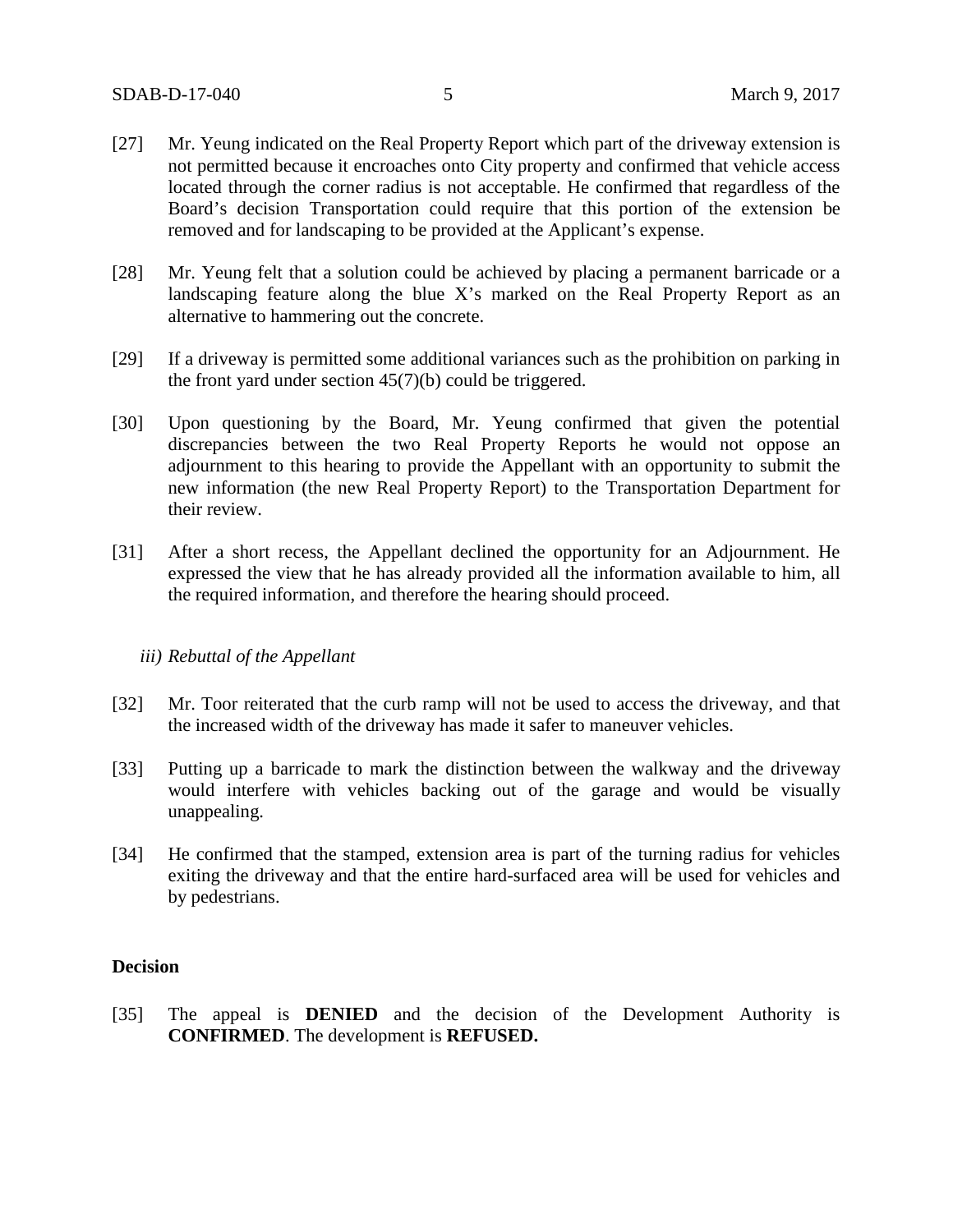## **Reasons for Decision**

- [36] This appeal involved an application for an extended Driveway, Accessory to a Single Detached House (a permitted Use), in the RSL Residential Small Lot Zone.
- [37] The Single Detached House is located on a corner lot. It has a front attached garage with three adjacent, side-by-side parking spaces oriented east toward the flanking street. The Driveway curves to the south and the roadway access faces the Front Lot Line. Due to this configuration, all vehicles must make a 90 degree turn to access the parking spaces in the Garage from the street.
- [38] The front entrance to the house is located just east of the attached Garage at the centre of the front wall of the building and abuts the centre of the Driveway.
- [39] A pedestrian access ramp for the street is located on the sidewalk at the corner of the front and flanking streets adjacent to the southeast portion of subject Site.
- [40] The Appellant obtained a Development Permit approving a regular, rectangular-shaped Driveway for vehicular access to the triple attached front Garage at 7.4 metres wide.
- [41] The Appellant built a more organic, irregularly shaped Driveway and integrated walkway incorporating uniquely decorated and contrasting segments. This development was not in accordance with the approved Development Permit.
- [42] Subsequently, the Appellant applied for a Development Permit for a Driveway extension, existing without permits. In support of that application he submitted a Real Property Report dated December 19, 2016. The application was refused based on the documentation provided by the Appellant for lack of landscaping in the front yard and based on the Transportation Department's opinion that vehicular access through the corner radius abutting the Site was unacceptable.
- [43] The Transportation Department was concerned that no portion of the Driveway should encroach on the corner radius of the roadway. Therefore they proposed the addition of a condition that the Appellant install permanent barriers or landscaping features within the property lines to prevent the use of the existing curb ramp for access purposes and to alleviate parking within the Front Yard.
- [44] The Appellant objected to the imposition of a condition requiring the erection of any kind of permanent barrier or landscaping which would prevent vehicular access over any portion of the proposed development for the following reasons:
	- a) Under the current configuration, vehicles do not need to use the access ramp when accessing the property;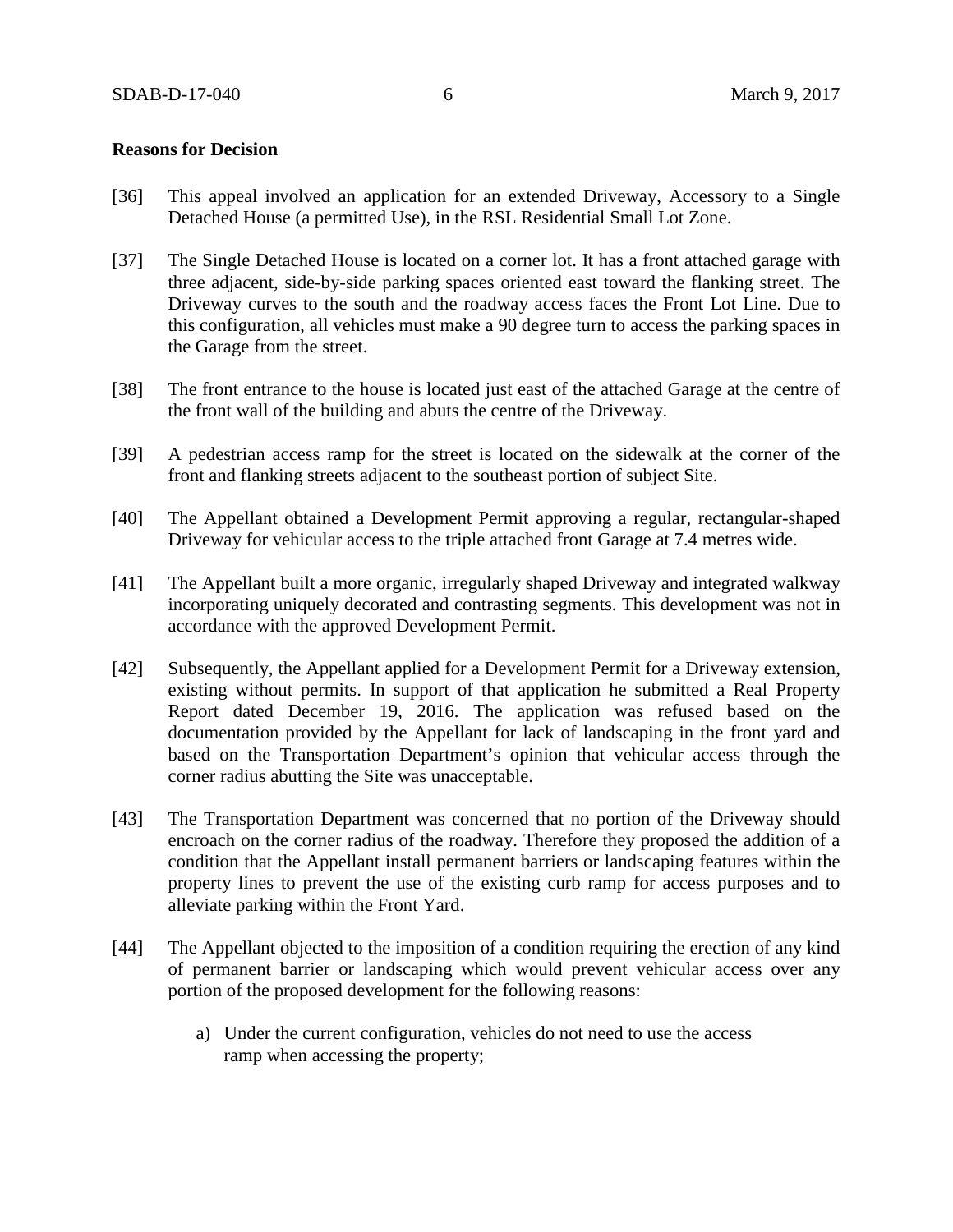- b) The entire extended hard-surfaced area was required for safe vehicular maneuvering and the Appellant intends the entire hard-surfaced area to be used for vehicles at times; and,
- c) Permanent barriers or landscaping erected to separate the walkway from the Driveway would interfere with the look of the Driveway.
- [45] At the hearing, the Appellant further argued that the Driveway extension should be approved for the following reasons:
	- a) The existing Driveway was fully compliant with the applicable architectural guidelines.
	- b) Submitted photographic evidence shows that Driveways of a similar or greater width were typical in the immediate area and similarly situated Driveways could be found on other corner sites.
	- c) The neighbours support the development.
	- d) Although 7.0 metres is the minimum turning radius required by the City for his attached garage, 11.1 metres is needed for proper maneuvering to safely exit the Site.
	- e) At a maximum width of 11.1 metres, the Driveway/walkway was compliant with the Bylaw*.*
	- f) Transportation's objections were based on erroneous information and vehicles using the Driveway will not drive over the access ramp.
- [46] The Board notes that architectural guidelines and compliance with those guidelines are private matters between the developer and the property owners. Guidelines may demonstrate what is intended to be characteristic for an area, but they are a separate matter from the applicable development regulations enacted by City Council in the Bylaw.
- [47] The Appellant provided pictures of several Driveways of similar or greater widths, some similarly situated on corner lots. Many of these Driveways appeared to be in clear contravention of the development regulations in Bylaw. As the Appellant conceded, there was no evidence before the Board concerning the legality of those developments. The parties could not say if permits and variances had been granted, or if the photographed Driveways had been built in compliance with approved permits.
- [48] While the neighbours may be supportive and while there may be other examples of similarly wide Driveways, the Board must consider each case that it hears on its own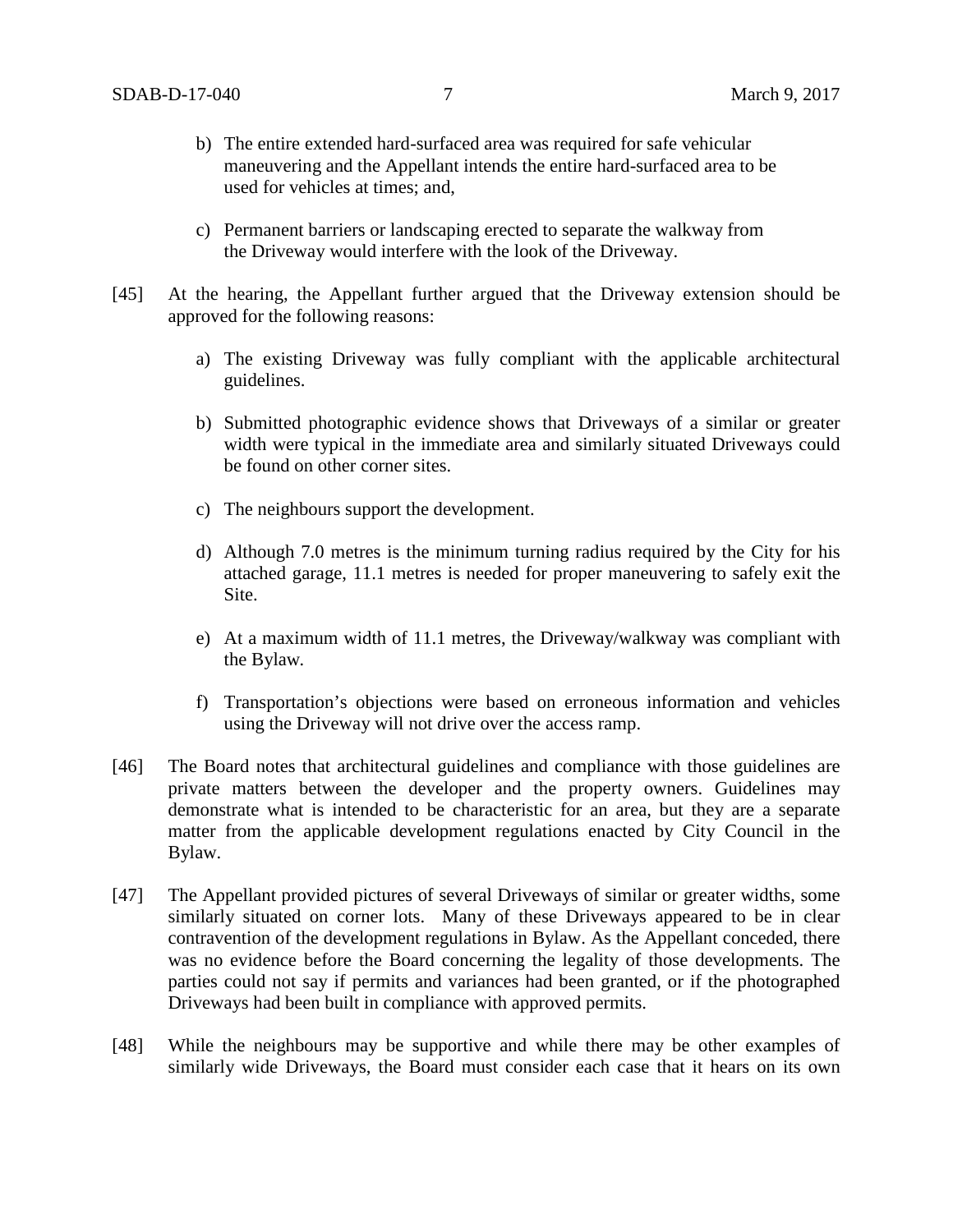merit. Here, the width of the proposed development together with the location of the subject Site raises the concerns identified by the Transportation Department.

- [49] Based on the presented evidence, the maximum width of the hardsurfaced area which comprises the proposed development is 11.1 metres.
- [50] Based on the submissions of the parties, the Board finds that the proposed development requires a variance to the maximum width of Driveways allowed under Section 54.1(4), and a variance to Section 53.1 which requires Transportation Department approval for all vehicular accesses and curb crossings.
- [51] The Board declines to allow these variances for the reasons that follow.
- [52] Section 6.1 (29) defines Driveway as "an area that provides access for vehicles from a public or private roadway to a Garage or Parking Area". Walkway is not defined under the Bylaw.
- [53] Section 54.1(4)(b) provides: "The area hardsurfaced for a Driveway, not including the area used as a walkway may have a maximum width that shall be calculated as the product of 3.1 metres multiplied by the total number of adjacent side-by-side parking spaces contained within the Garage."
- [54] The Board acknowledges that a walkway may to be attached to a Driveway, thereby practically accommodating two distinct Accessory Uses. However, in this case, the Appellant seeks to use the entire 11.1 metres wide, hardsurfaced area for the purposes of maneuvering vehicles on and off the property. He specifically applied for an extension to a Driveway and he objects to any type of landscaping or barriers to separate the walkway Use or restrict the Driveway Use. Therefore, the Board finds the entire proposed development is to be used as a Driveway and the application was properly categorized as a Driveway extension.
- [55] Per Section 54.1(4)(b), the maximum permitted Driveway width is 9.3 metres. As 11.1 metres is the proposed width, the development requires a variance of 1.8 metres.
- [56] The Appellant argues that the extra width is necessary to safely maneuver vehicles accessing the Garage. The Board disagrees for the following reasons:
	- a) Section 54.2(4)(a)(vi) of the Bylaw specifically addresses the issue of maneuverability and safety on this type of Driveway, it provides that "aisles shall be a minimum of [7.0 metres](javascript:void(0);) wide for 90º parking." The initially approved driveway requested by the Appellant was approved with a width of 7.4 metres.
	- b) The Appellant provided the Board with an excerpt from an unidentified, undated article concerning injuries on driveways. The article identifies situations (based on some studies in the 1990s) where children have been injured by vehicles, including when they are struck by a reversing vehicle in a driveway. The article makes no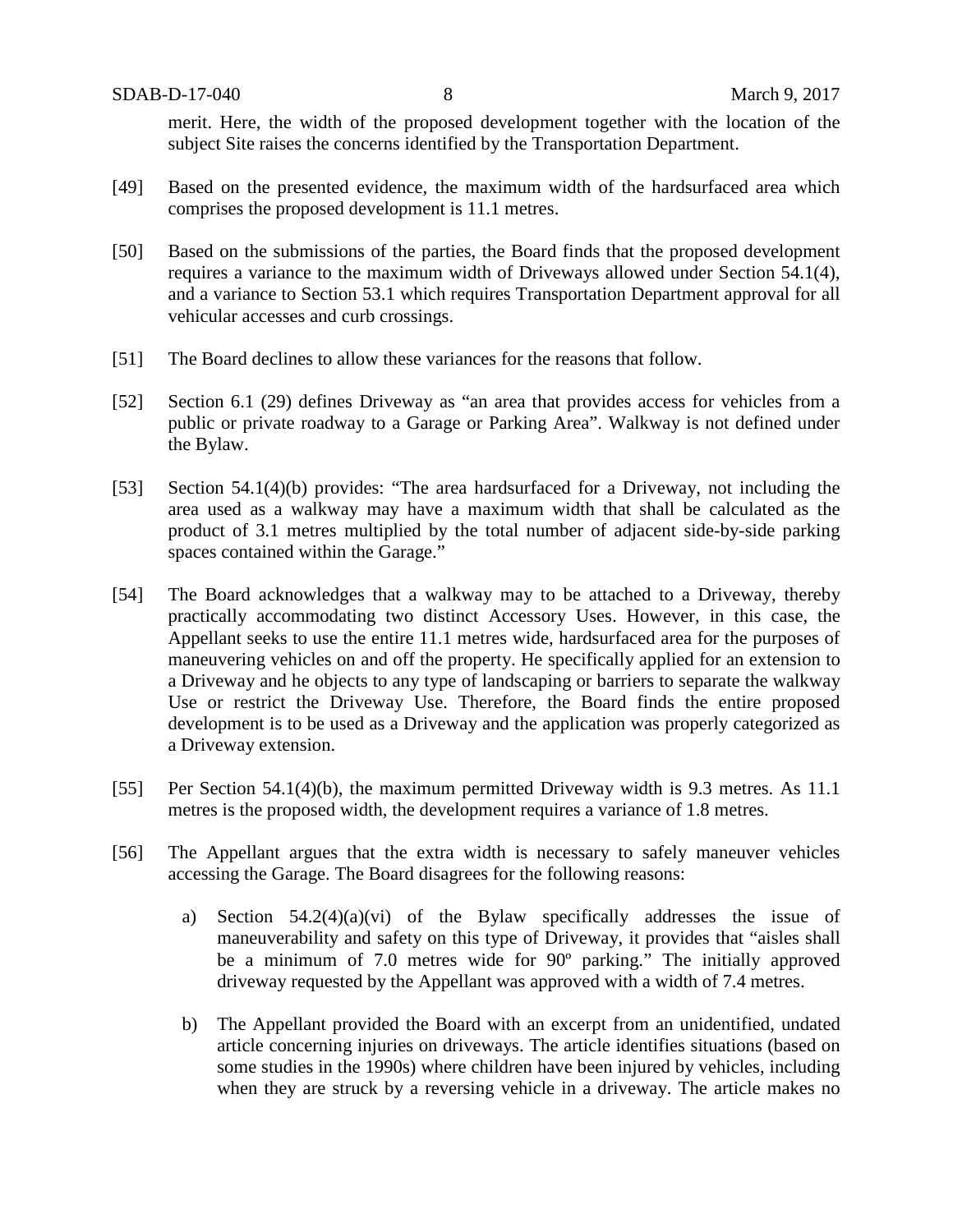reference to garage orientation, turning aisles or driveway widths as determinative factors. The Board also notes that, no matter how wide, nor how straight, all single access Driveways leading to garages necessarily require the use of the reverse gear and extra caution. In other words, the variance does not impact the need for vehicles to be driven with caution in reverse.

- [57] The Board notes that development regulations concerning Landscaping, the maximum width of Driveways and restricting Parking Areas in front yards have been enacted in general to prevent the potential for front yards to take on the appearance of parking lots, interfering with on-street parking and interfering with neighbourhood amenities.
- [58] The Transportation Department indicated that the proposed Driveway, at 11.1 metres in width, carries the concern that the extended width along the eastern portion of the hardsurfaced area may be used as additional Parking Areas in the front yard. The Board finds that the existing Driveway is 3.7 metres wider than what was approved; it does not lead to the Garage; and it could be used as a Parking Area without interference with the 7.0 metre aisle required to access the Attached Garage. This is contrary to section 45.7 which prohibits parking spaces, other than Driveways, in front yards and section 54.1(5) which requires that all Driveways lead directly from the roadway to the required Garages or Parking Areas.
- [59] Furthermore, section 53.1 provides that the Transportation Department must approve all vehicular accesses and curb crossings. Based on application information submitted by the Appellant, the Transportation Department declined to approve the vehicular access for the development as existing without the proposed condition. The Transportation Department has identified a safety concern; particularly that vehicle access through a corner radius is not acceptable.
- [60] The Appellant focused his arguments on vehicular interference with, and the Driveway's proximity to, the "access ramp" which he defined as the smallest triangular portion of the sloped sidewalk at the corner of the curb, rather than the larger shape depicted by the Transportation Department.
- [61] At the hearing the Appellant submitted a new Real Property Report dated January 20, 2017, which he argued conflicted with the one previously provided to the Transportation Department, with respect to the exact location of the access ramp. The Development Officer was uncertain about exactly what portion of the curb comprised the access ramp. However, he also concurred that there might be a discrepancy, but pointed out that the Transportation Department's objection was not based on any specific distance of separation from the access ramp (however ramp may be defined), but with interference with the corner radius, a larger area.
- [62] After arguing that the initial Real Property Report was inaccurate and providing a new Report which had not been circulated to the Transportation Department and after the Development Officer acknowledged a potential discrepancy, the Appellant elected to proceed with the appeal based on all the evidence before the Board rather than seeking an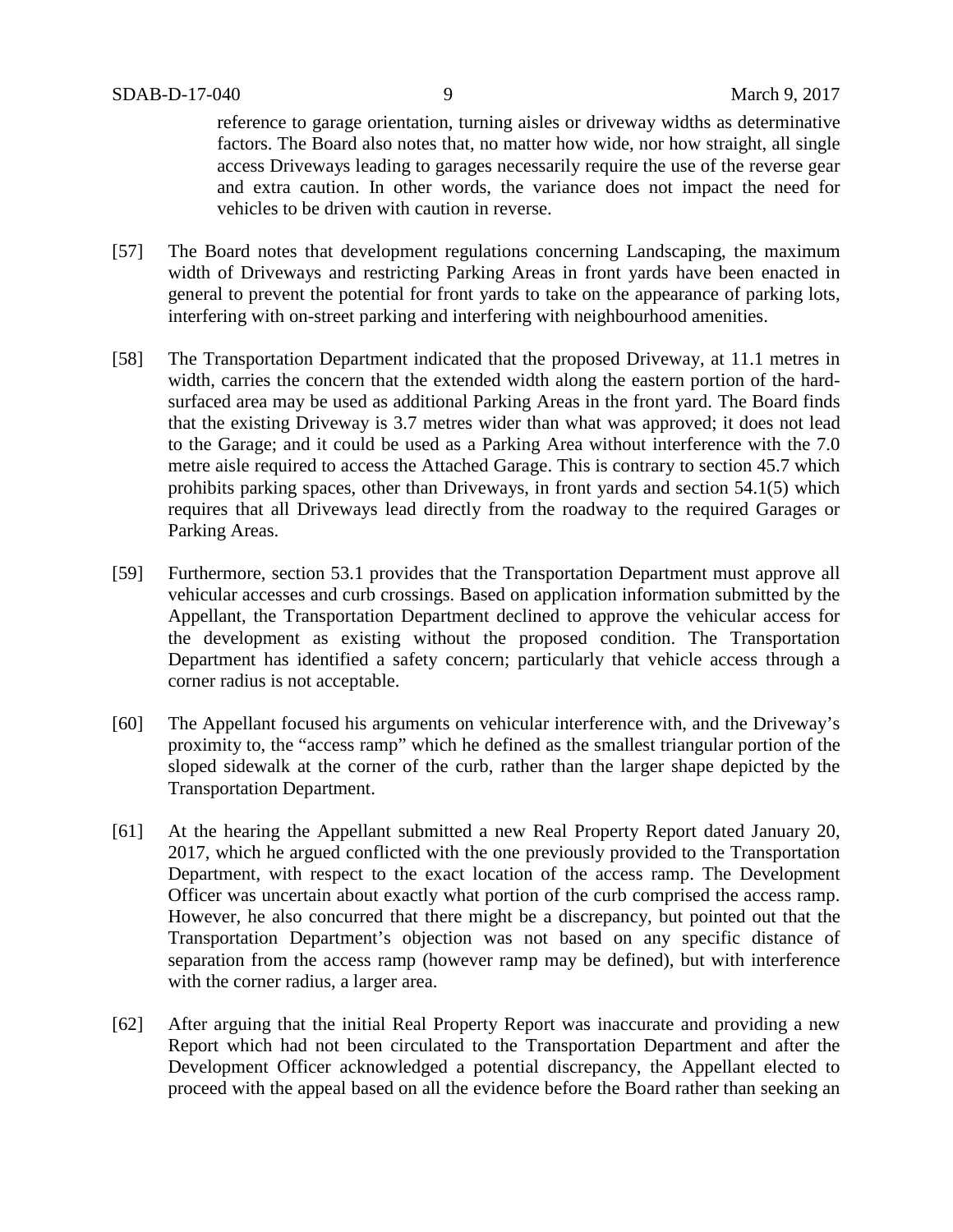SDAB-D-17-040 10 March 9, 2017

adjournment to resolve the apparent discrepancy or to provide the additional information to the Transportation Department.

- [63] The Board finds that the memo provided by the Transportation Department depicts the access ramp differently than the January 20, 2017 Real Property Report which merely identifies a specific point. Based on the photographs, the tapered portion of the sidewalk encompasses more than the central triangular portion identified by the Appellant. Regardless of this difference, the Board finds that the Transportation Department's concerns were much broader and were based on the larger area identified as the "corner radius" and also on the issues identified above with respect to the extension to width of the Driveway.
- [64] Based on photographic evidence and the two Real Property Reports, the Board finds that the proposed development falls within the "corner radius" identified as prohibited by the Transportation Department and therefore concludes that the Department's objections concerning the access remain valid.
- [65] Finally, the Board notes that regardless of its decision with respect to this Development Permit, the Transportation Department retains full authority over the road right-of-ways and any portion of the proposed development which extends past the property line, as well as any authority delegated to it under any other Bylaws with respect to roadway accesses and curb cuts.
- [66] For the reasons above the Board concludes that granting the required variances would create a material, adverse impact and the appeal is denied.

Ms. K. Cherniawsky, Presiding Officer Subdivision and Development Appeal Board

Board Members in Attendance Ms. P. Jones; Mr. J. Wall; Mr. R. Hobson; Mr. R. Hachigian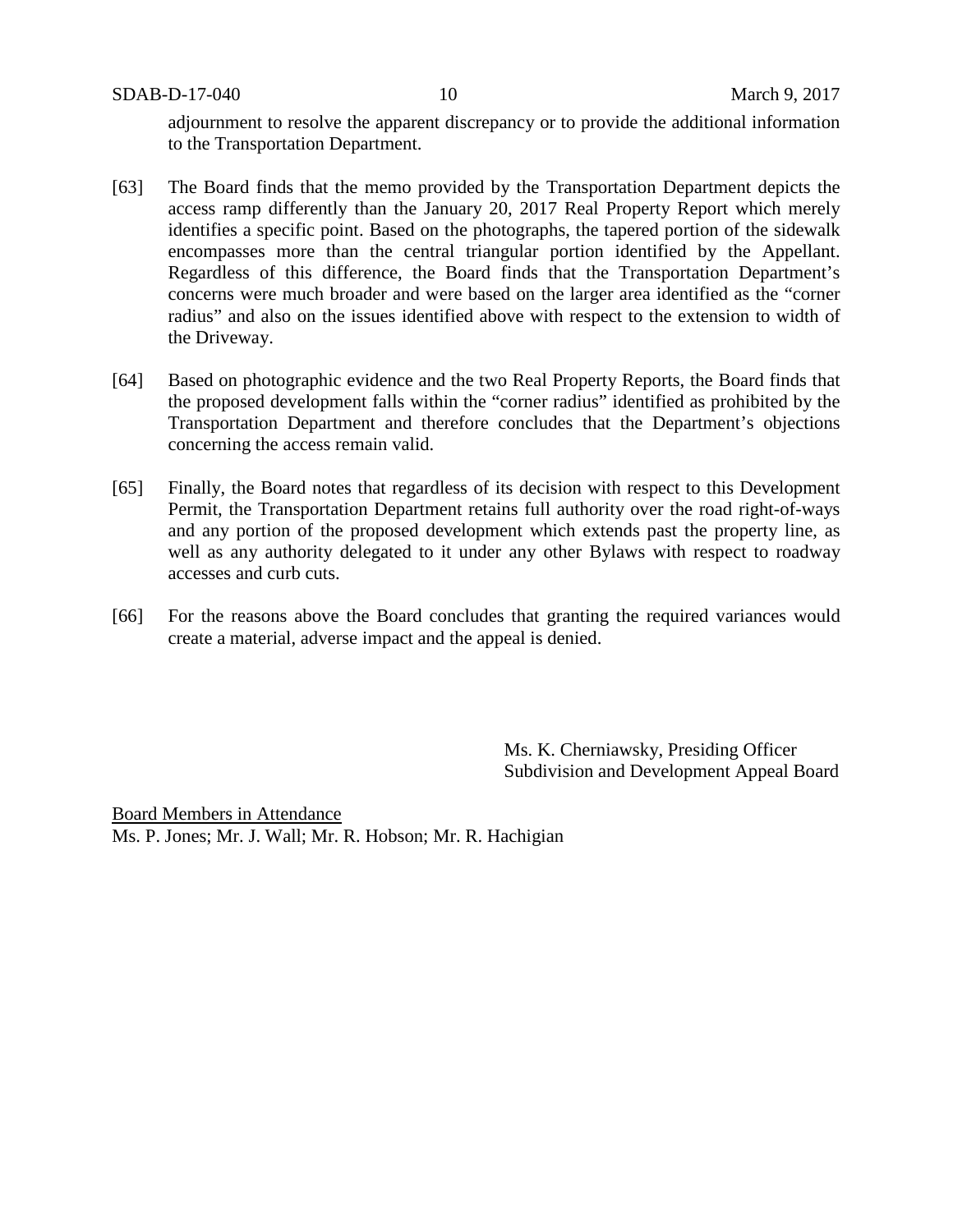## **Important Information for the Applicant/Appellant**

- 1. This decision may be appealed to the Alberta Court of Appeal on a question of law or jurisdiction under section 688 of the *Municipal Government Act*, RSA 2000, c M-26. If the Subdivision and Development Appeal Board is served with notice of an application for leave to appeal its decision, such notice shall operate to suspend the Development Permit.
- 2. When a decision on a Development Permit application has been rendered by the Subdivision and Development Appeal Board, the enforcement of that decision is carried out by the Sustainable Development Department, located on the 2nd Floor, Edmonton Tower, 10111 – 104 Avenue NW, Edmonton, AB, T5J 0J4.